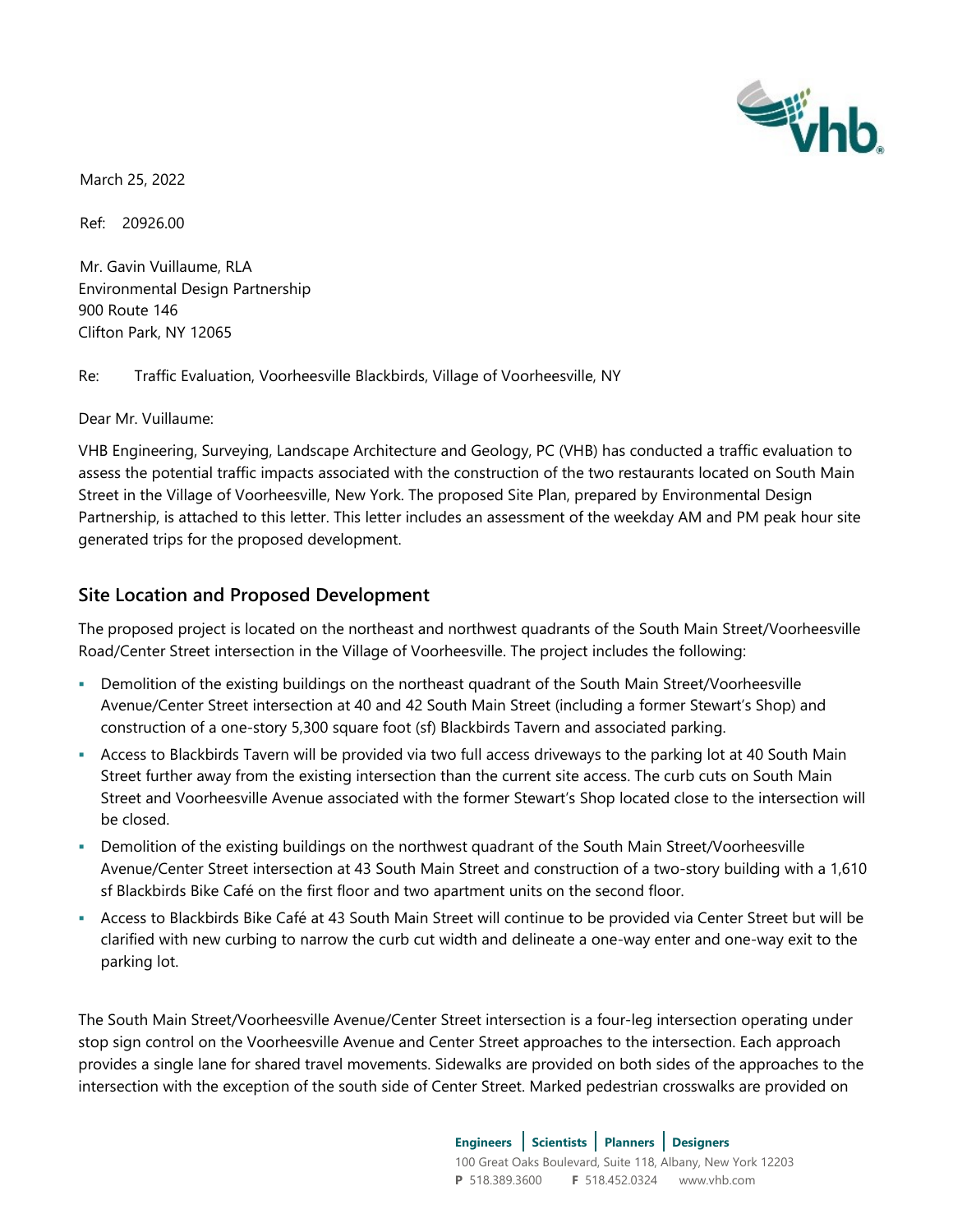Mr. Gavin Vuillaume, RLA Ref: 20926.00 March 25, 2022 Page 2



the southbound, eastbound, and westbound intersection approaches. The proposed project is located in a walkable area of the community with a mix of residential, commercial, and recreational uses.

## **Site Generated Traffic Volumes**

To estimate the site-generated traffic anticipated at the project site, the Institute of Transportation Engineers' (ITE) publication *Trip Generation Manual, 11<sup>th</sup> Edition<sup>1</sup> was utilized. Limited data is available for tavern and café uses;* therefore, the number of vehicle trips generated by the proposed project was estimated based on ITE land use code (LUC) 932 – High-Turnover (Sit-Down) Restaurant for the café and tavern and LUC 220 – Multifamily Residential (Low Rise) for the apartment units. The tavern is not expected to be open during the weekday AM peak hour; therefore, trips were not assigned to this land use for the AM peak hour. The trip generation estimate for the proposed project is summarized in Table 1.

It can be expected that some of the trips to the café and tavern will originate from traffic that is already on the adjacent roadway network. The pass-by trip percentages applied to the applicable commercial land uses included at the site are based on data published by ITE in the *Trip Generation Handbook, 3rd Edition2 .*

|                                                 | <b>AM Peak Hour</b> |      |          | <b>PM Peak Hour</b> |       |       |
|-------------------------------------------------|---------------------|------|----------|---------------------|-------|-------|
| Land Use                                        | Enter               | Exit | Total    | Enter               | Exit  | Total |
| 40 and 42 South Main Street                     |                     |      |          |                     |       |       |
| Blackbirds Tavern <sup>a</sup>                  | $\Omega$            | 0    | $\Omega$ | 29                  | 19    | 48    |
| Pass-by (45%) b                                 | $\Omega$            | 0    | 0        | $-11$               | $-11$ | $-22$ |
| <b>New Trips</b>                                | $\Omega$            | 0    | 0        | 18                  | 8     | 26    |
| 43 South Main Street                            |                     |      |          |                     |       |       |
| Multifamily Residential (Low Rise) <sup>c</sup> | $\Omega$            |      |          |                     | 0     |       |
| Blackbirds Bike Café <sup>a</sup>               | 8                   |      | 15       | 8                   | 6     | 14    |
| Pass-by (0% AM, 45% PM) b                       | $\Omega$            | 0    | 0        | -3                  | -3    | -6    |
| New Trips                                       | 8                   | 8    | 16       | 6                   | 3     | 9     |
| <b>Total New Trips</b>                          | 8                   | 8    | 16       | 24                  | 11    | 35    |

## **Table 1 Trip Generation Summary**

a Trip generation estimate based on ITE LUC 932 – High-Turnover (Sit-Down) Restaurant for 5,300 sf and 1,600 sf respectively

b Pass-by percentage of 45% based on ITE LUC 932 – High-Turnover (Sit-Down) Restaurant

c Multifamily Residential (Low Rise) for 2 units

<sup>1</sup> Trip Generation Manual, 11th Edition, Institute of Transportation Engineers, Washington D.C., September 2021

<sup>2</sup> Trip Generation Handbook, 3rd Edition, Institute of Transportation Engineers, Washington D.C., September 2017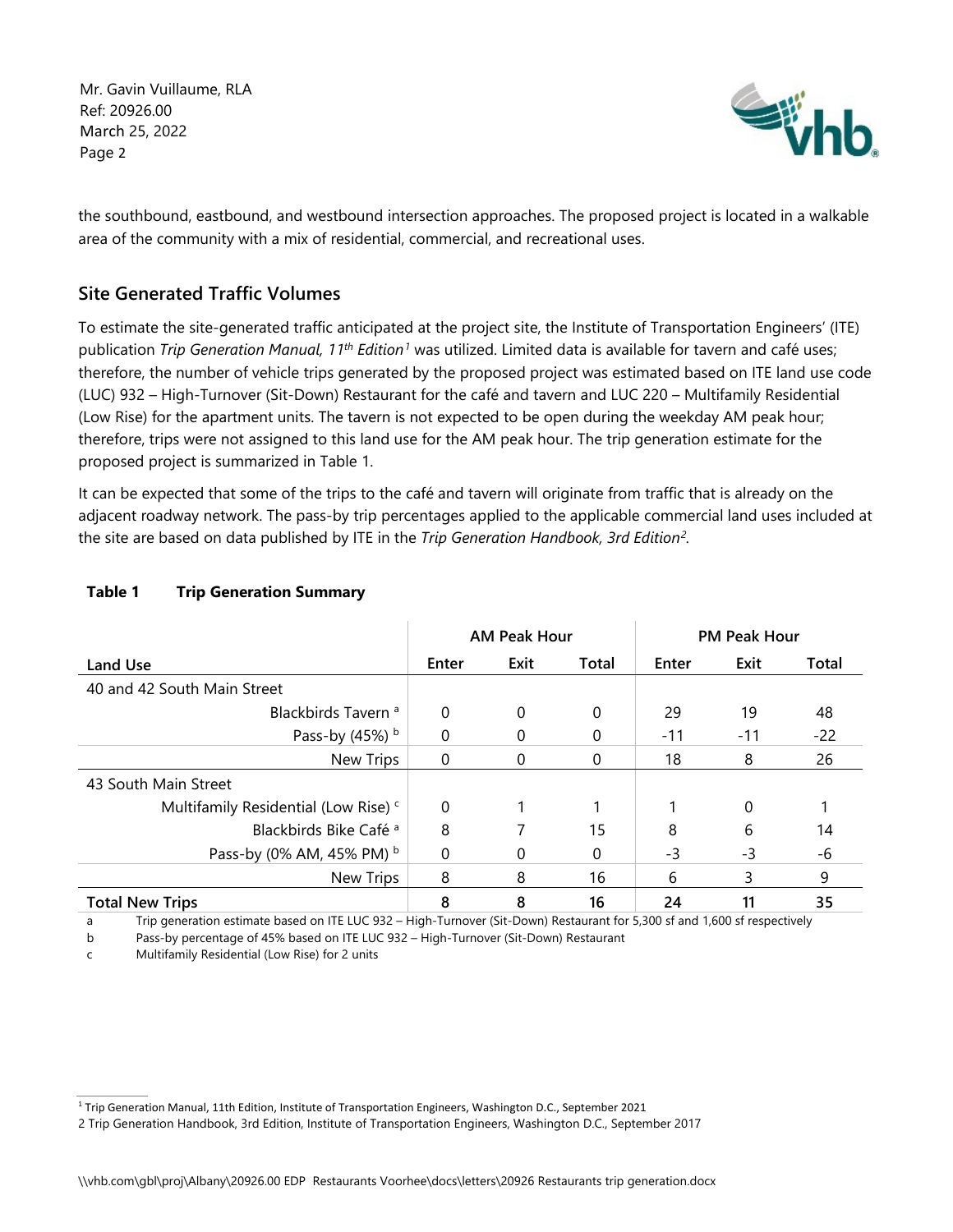Mr. Gavin Vuillaume, RLA Ref: 20926.00 March 25, 2022 Page 3



Based on the projections outlined above, the proposed project is expected to generate 16 new vehicle trips during the weekday AM peak hour (8 entering and 8 exiting) and 35 new vehicle trips during the weekday PM peak hour (24 entering and 11 exiting). Using ITE LUC 851 – Convenience Store, as previously occupied with a Stewart's Shop, the site at 40 South Main Street generated approximately 55 to 70 new vehicle trips during the weekday AM and PM peak hours., a magnitude of traffic that is greater than the redevelopment of the three parcels as proposed.

The magnitude of site generated trips results in less than the NYSDOT and ITE trip thresholds of the generation of 100 vehicle trips on a single intersection approach for determining the need for detailed off-site intersection analysis. These agency thresholds were developed as a tool to identify locations where the magnitude of traffic generated has the potential to impact operations at off-site intersections and screen out locations that do not meet the threshold and are therefore unlikely to require mitigation. The traffic associated with the proposed project will be accommodated for by the existing roadway network. No additional analysis or site-related mitigation is recommended.

## **Conclusions**

VHB has conducted a traffic evaluation to assess the potential traffic impacts associated with the construction of the 5,300 sf Blackbirds Tavern, 1,610 sf Blackbirds Bike Café with two upstairs apartment units in the northeast and northwest quadrants of the South Main Street/Voorheesville Avenue/Center Street intersection. The following is noted regarding redevelopment of 40, 42, and 43 South Main Street:

- Access to Blackbirds Tavern will be provided via two full access driveways to the parking lot at 40 South Main Street further away from the adjacent intersection than the current site access. The curb cuts on South Main Street and Voorheesville Avenue associated with the former Stewart's Shop located close to the intersection will be closed representing good access management practices.
- Access to Blackbirds Bike Café at 43 South Main Street continue to be provided via Center Street but will be clarified with new curbing to narrow the curb cut width and delineate a one-way enter and one-way exit to the parking lot.
- The project is expected to generate 16 new vehicle trips during the AM peak hour and 35 new vehicle trips during the PM peak hour. This is less that the trip generation of the former Stewart's Shop located at 42 South Main Street.
- The magnitude of site generated trips results in less than the NYSDOT and ITE trip thresholds of the generation of 100 vehicle trips on a single intersection approach for determining the need for detailed off-site intersection analysis. The proposed project will be accommodated for by the existing roadway network. No additional analysis or site-related mitigation is recommended.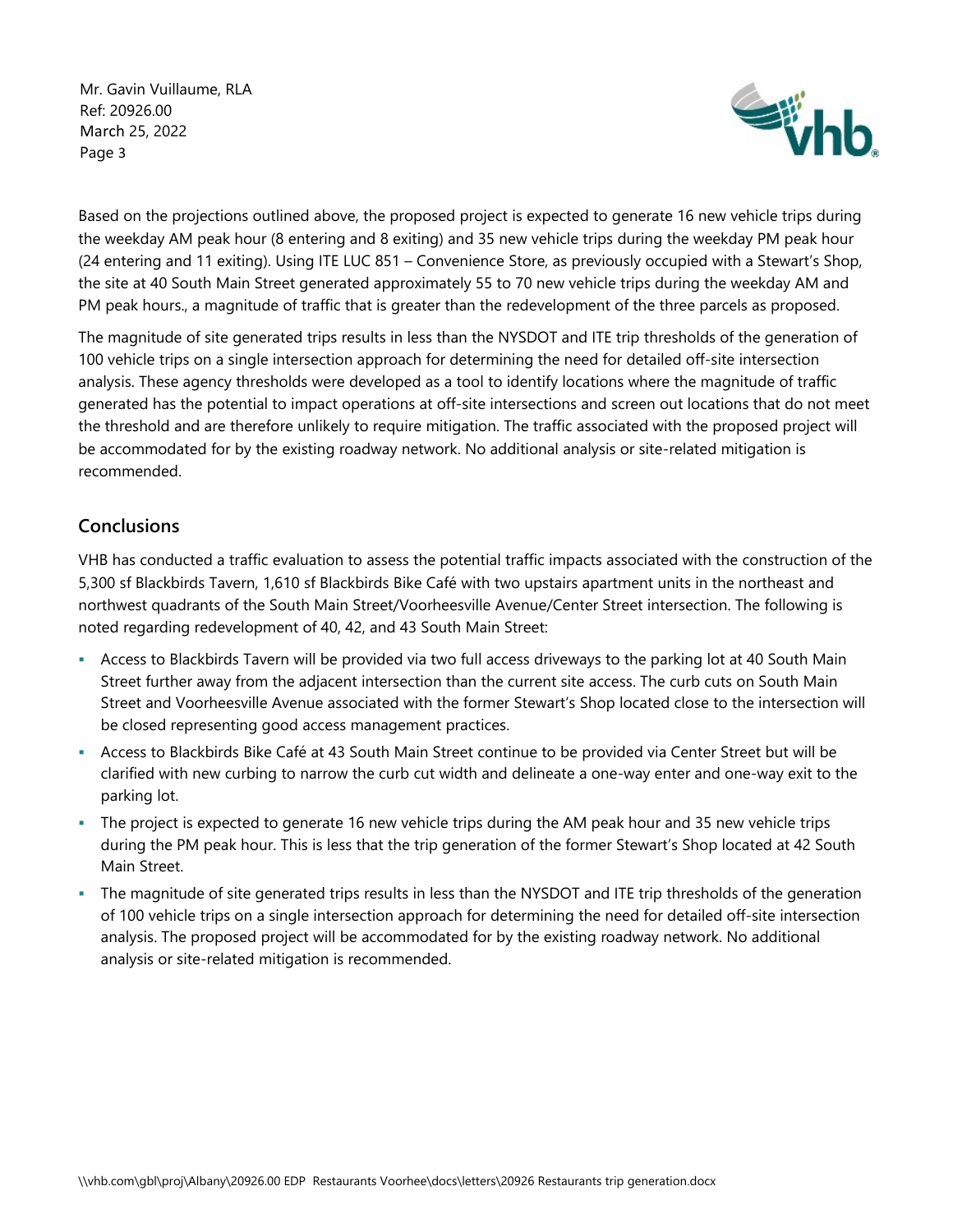Mr. Gavin Vuillaume, RLA Ref: 20926.00 March 25, 2022 Page 4



Please call with any questions on the above evaluation.

Sincerely,

VHB

Alanna Moran, PE Project Manager

Attachment